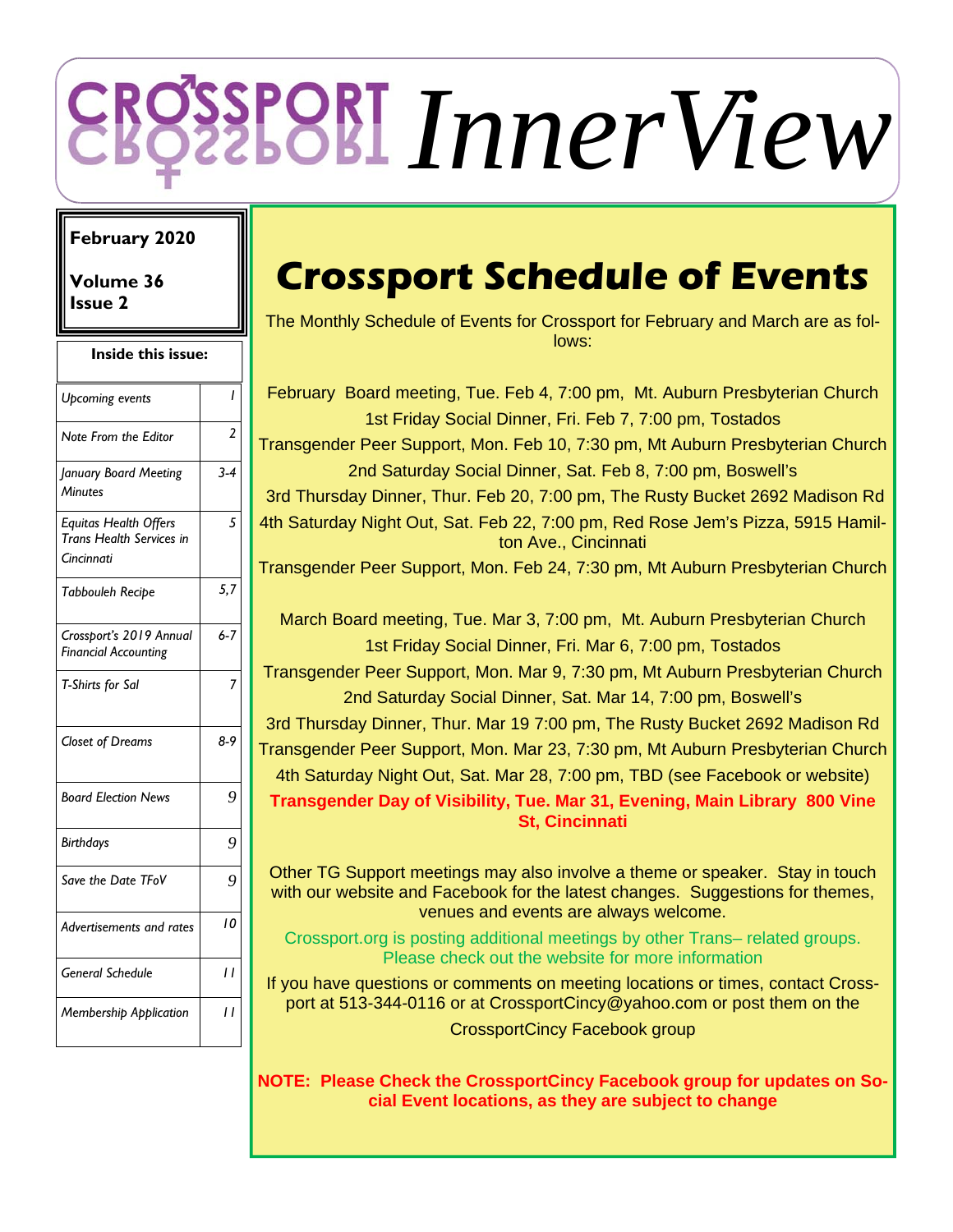#### **NOTE FROM THE EDITOR**

#### **Transgender as an Identity**

In the past, I had mentioned an observation from "Gender Revolution", the National Geographic's Documentary presented by Katie Couric. The observation was a comment from Rene Richards, the tennis player that fully medically transitioned in the 1970's. Rene expressed her lack of understanding the concept of Non-binary existence. Currently developments in understanding gender identity have certainly expanded to include a spectrum across the traditional binary poles.

I have recently read an article that suggests that rather than being absolute Binary, this distribution is statistically Bi-modal. For those not familiar with statistical analysis, a Bi-modal distribution is one in which there are essentially two averages superimposed upon each other. Each mean has it's own distribution, often normal, with an associated deviation. The article went on to point to several variables that added to the definition of gender and sex. While the math was flawed, and did a poor job of demonstrating the validity of the proposed theory, it was at the very least interesting, and worth considering as an input.

The idea of non-binary gender is very unfamiliar to the western culture. Historically, non-binary people have existed within the culture, but they have been largely ignored or misunderstood. Typically, nonconformance to Cis-gender has largely within the context of the binary. Within the public eye, most nonconforming individuals have embraced one of two fairly well defined genders. Within the context of the main cultural understanding, this actually makes a lot of sense. Most people, will try to fit within socially accepted identifications, primarily because successful integration into social structures is important for most peoples survival.

Binary Gender is not exclusively a western phenomenon. Most other cultures, including Asian, Native American and Pacific based peoples are similarly oriented to the binary. There are some notable exceptions within these areas, including India, Fiji, and within indigenous tribes from both South and North America.

Of course none of this is exactly ground breaking information. Knowledge of, and experience with nonconforming and non-binary people is becoming more common. What I feel IS relatively new is the apparent expressing or identifying as very specifically Transgender or Non-binary. This is a different situation than identifying as the opposite gender than one was raised as. This is also different than expressing one as genderless, or mixed gender, or a shifting gender fluid. What I see as new is people clearly embracing and expressing that they are Transgender. In some ways this is similar to what Kate Bornstein described as gender queer, but a bit different.

A large number of attendants at last year's pride parade displayed T-shirts, Buttons and pins proclaiming their identity as Trans. Countless pink, white and blue flags were draped over youngsters backs as a cape of invincibility. That is not the only place I saw this. Over the fourth of July, while waiting for the fireworks to start over the Brooklyn Bridge, I saw dozens of kids wearing similar garb, enjoying the day with their families. My oldest offspring has a number of trans rights T-shirts and trans flag socks, tumblers, phone case, pins, as well as the ubiquitous flag hanging in her bedroom.

I have met a great number of people in various stages of transition, crossdressers, drag queens and at least a few gender queer individuals. While some of them have trans –swag, most do not have a pervasive occupation with being trans per se. I am not sure what this means, but I have a suspicion for individuals who do express themselves definitively as trans is extremely important to them.

It is possible that this identification may provide them with a sense of uniqueness and differentiates them. As time passes for these individuals, they may continue to find that the clearly trans identity serves them well. Alternatively, they may just as likely find that their gender identity does not need to as actively advertised. Some will find that as they mature in their identity, that exuberance that comes from discovery will wane as they become more comfortable in their own skins.

Your Editor, Meghan Fournoit

| This is a CROSSPORT Production, all |  |
|-------------------------------------|--|
| rights reserved. $\odot$ 2020       |  |

Paid advertisements or Letters to the editor or Crossport organization in the Innerview are not an endorsement by Crossport.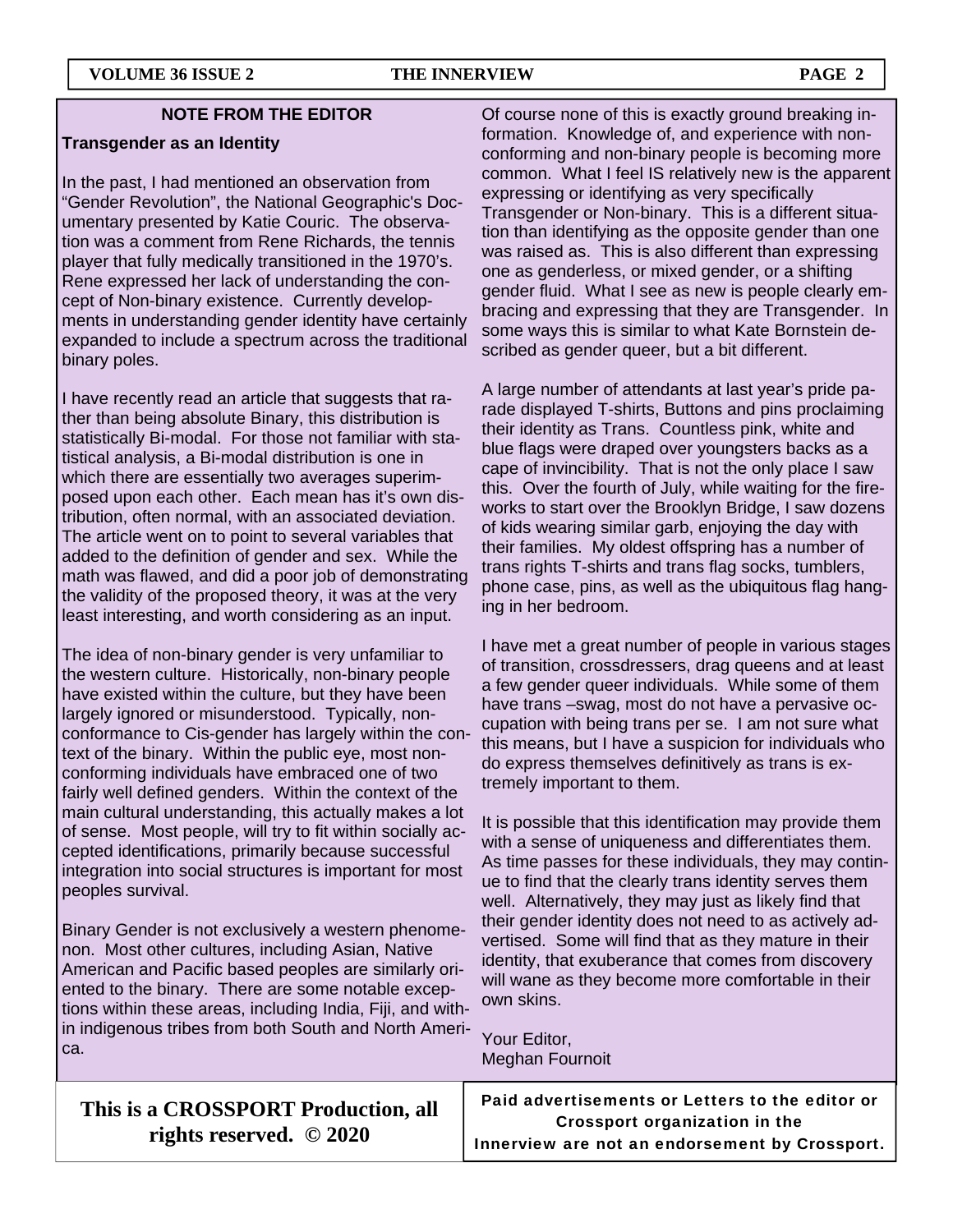# **Crossport Board Meeting Minutes**

## 7 January 2020

Cathy was meeting facilitator

Board members present: Cathy, Gina, Joni, Laura Ann (via telephone), Mick, Wendy

Board members absent: none

Guests: Jose' Rodriguez, Dr. Todd Kepler (both of Equitas Health)

Meeting called to order: 19:04 (7:04 PM)

## **Presentation:**

Jose' Rodriguez and Dr. Todd Kepler presented the exciting new developments of their company, Equitas Health. They will be opening a new medical center, with onsite health care providers, nursing, behavioral health, and pharmacy in February 2020 in Cincinnati. They will be having a welcoming barbeque event later in March. More details about said event will follow. They left the Board with various literature about their services that we were encouraged to make available to our members at our support meetings.

## **Old Business:**

**Minutes:** Joni submitted the Minutes from the 3 December 2019 meeting. They were accepted unanimously in toto by voice vote.

**Holiday Party Follow-up:** Our annual Holiday Party was a rousing success once again!! Many attendees complimented the venue, food, and overall execution of the event. A few attendees requested that next year we should provide holiday music during the event. Crossport generated a net profit of \$72.67 from the Party. Thank you to all of our members that attended!!

## **New Business:**

**Board Member Search:** Our Board currently has a vacancy after Callie's resignation. Per the bylaws, an email has been sent out to all voting members, yet so far there have been no volunteers. Per the bylaws, any voting member may volunteer to serve for the remainder of the term.

Should you wish to submit yourself for consideration, please contact any current Board member.

**Support Group Moderator Search:** With Callie's resignation, the Board has needed to allocate others to fulfil some of her duties, namely moderating our bi-monthly support meetings. Joni has agreed to take over for the meetings, with Wendy and Lorie W. offering to help an asneeded basis.

**Cincinnati Women's Political Caucus:** Laura Ann was approached by said group to recruit a 4- 5-person panel to speak with the Caucus at their March meeting. Cathy stated she would ask TAC for volunteers, and Laura Ann said she would write up something for the InnerView to approach our own membership for volunteers.

## **Monthly Reports:**

**P.O. box:** Cathy submitted a report to the Board that two voting member donations, and three Holiday Party check were sent to the P.O. box in December (in addition to several advertisements).

**Hotline phone:** Mick submitted a report to the Board about a couple of folks leaving messages and asking for return calls, but only getting voicemail on those return calls. Jose' Rodriguez called to set up a presentation by Equitas Health at the January Board meeting (see "Presentation" listed previous). Courtney Francisco from channel 9 news called about doing a story about hate crimes and asked if someone could speak on camera with her. Ms. Francisco called back the following day to ask if Mick had found anyone, but we were unable to find anyone on such short notice, but to please keep us in mind for any future stories.

**Membership:** Cathy submitted a report to the Board that Crossport currently has 42 paid members.

**Finances:** Cathy submitted a report to the Board that Crossport currently has \$1568.62 in their checking account as of 31 December 2019.

**Website and Social Media:** Cathy submitted a report to the Board that the Crossportcincy Face-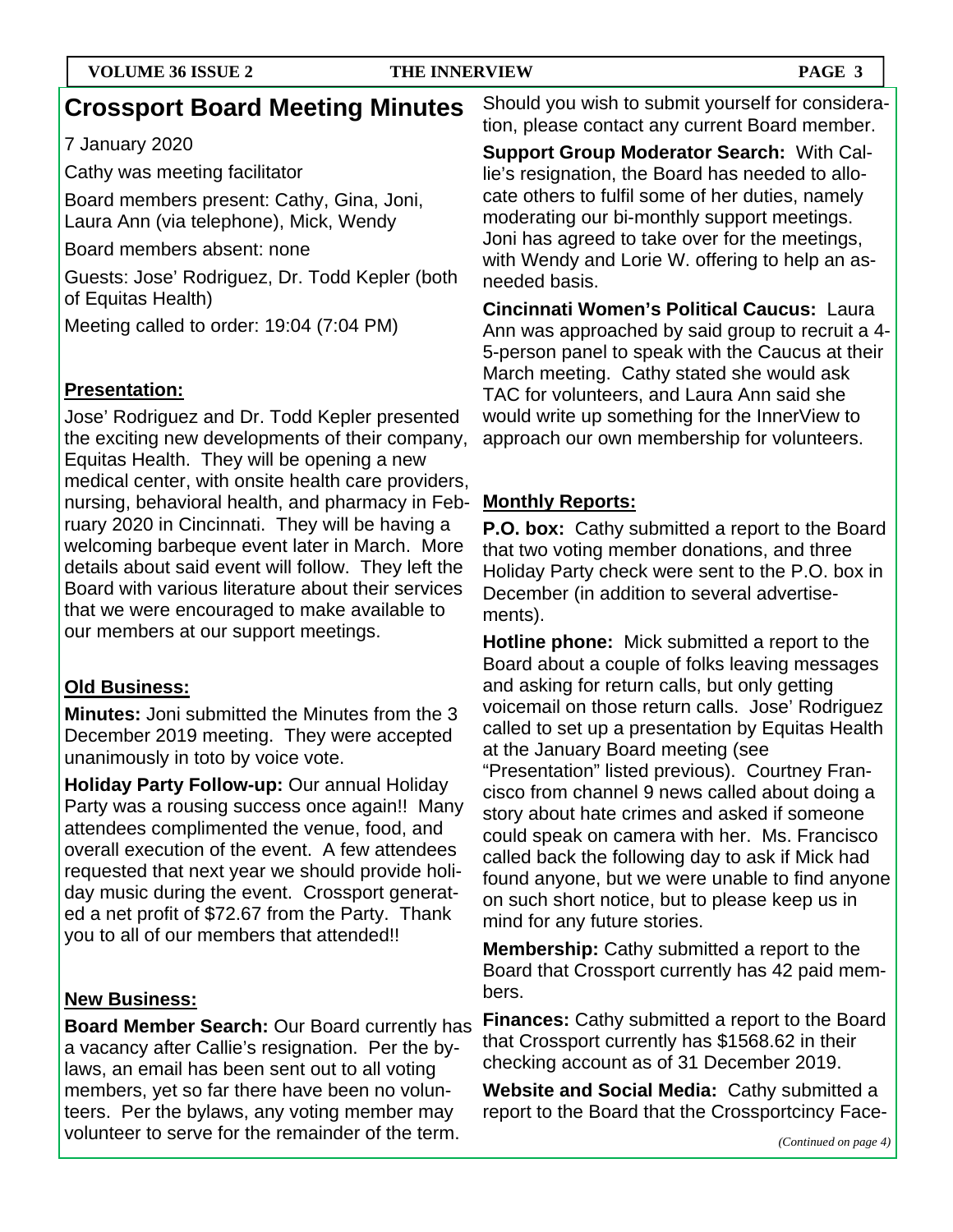#### *(Continued from page 3)*

book page has 358 followers, 332 total page likes, 221 members, and 43 posts. With the restored website, analytics were back up on 5 December. As of this meeting there were 517 individual sessions from 332 users, with 1339 distinct page views at 2.59 pages per session.

**Email Correspondence:** Cathy submitted a report to the Board of 14 emails. Of note:

- Finalized paperwork with DeSha's for the Holiday Party
- An initial and follow-up email from Jose' Rodriguez about the Equitas Health presentation at the January Board meeting.
- Per the bylaws, Cathy sent an email to all Crossport voting members advising them about the open Board seat vacated by Callie.

**CD/TS Peer Support Group:** An amalgam report was submitted the Board that the 9 December meeting had 11 in attendance and the 23 December meeting had eight (including one new person).

**First Friday Social:** Mick submitted a report to the Board that 8 showed up including two new people; Abbey and Eva. Seven others cancelled due to illness!!

**Second Saturday Social:** Mick submitted a report to the Board that eight friends attended the social in December.

**Third Thursday Social:** Cathy submitted a report to the Board that for the Holiday Party (which replaced our typical Thursday Social), 34 folks attended at DeSha's!!

**Saturday Night Out:** Mick submitted a report to the Board that 11 friends came out in December to Chuy's in Kenwood. Chuy's will be one of three consistently rotating venues for the Saturday Night Out. The other two are as of yet undetermined.

**Library:** Jill submitted a report to the Board that in December there was no new activity.

## **Outreach:**

Cathy submitted a report to the Board.

**Transgender Day of Visibility:** Cathy submitted a proposal to hold TDoV on 31 March 2020 at the main Public Library located in downtown Cincinnati. She was told that the library was reviewing the proposal, but she has not yet received an answer.

**Newsletter:** Cathy submitted a report to the Board.

- The December issue was emailed to 355 addresses. There were two hard bounces which were cleaned, and one unsubscribe. 165 unique emails had been opened (46.9%) an increase of 21 from the previous report, and 87 had clicked through to access the InnerView (24.7%) an increase of 16 from the previous report. Ten had clicked through to the Holiday Party event, one had clicked through to the Crossport Cincinnati FB page, and zero had clicked through to Crossport.org
- The January issue was mailed to 358 addresses. There were two hard bounces which were cleaned, and zero unsubscribes. 125 unique emails had been opened (35.1%), and 85 had clicked through to access the InnerView (22.7%). Zero had clicked through to the Crossport Cincinnati Facebook page, and zero had clicked through to Crossport.org
- Between 2 December and 1 January six more emails were added to the list bringing the current number of subscribers to 355. All subscribed themselves through the Crossport Cincinnati Facebook page, and all were subsequently sent a link to the latest issue.

The meeting was adjourned at 20:57 (8:57 PM). The Board agreed that Cathy would facilitate the next meeting. Joni will submit minutes for this meeting.

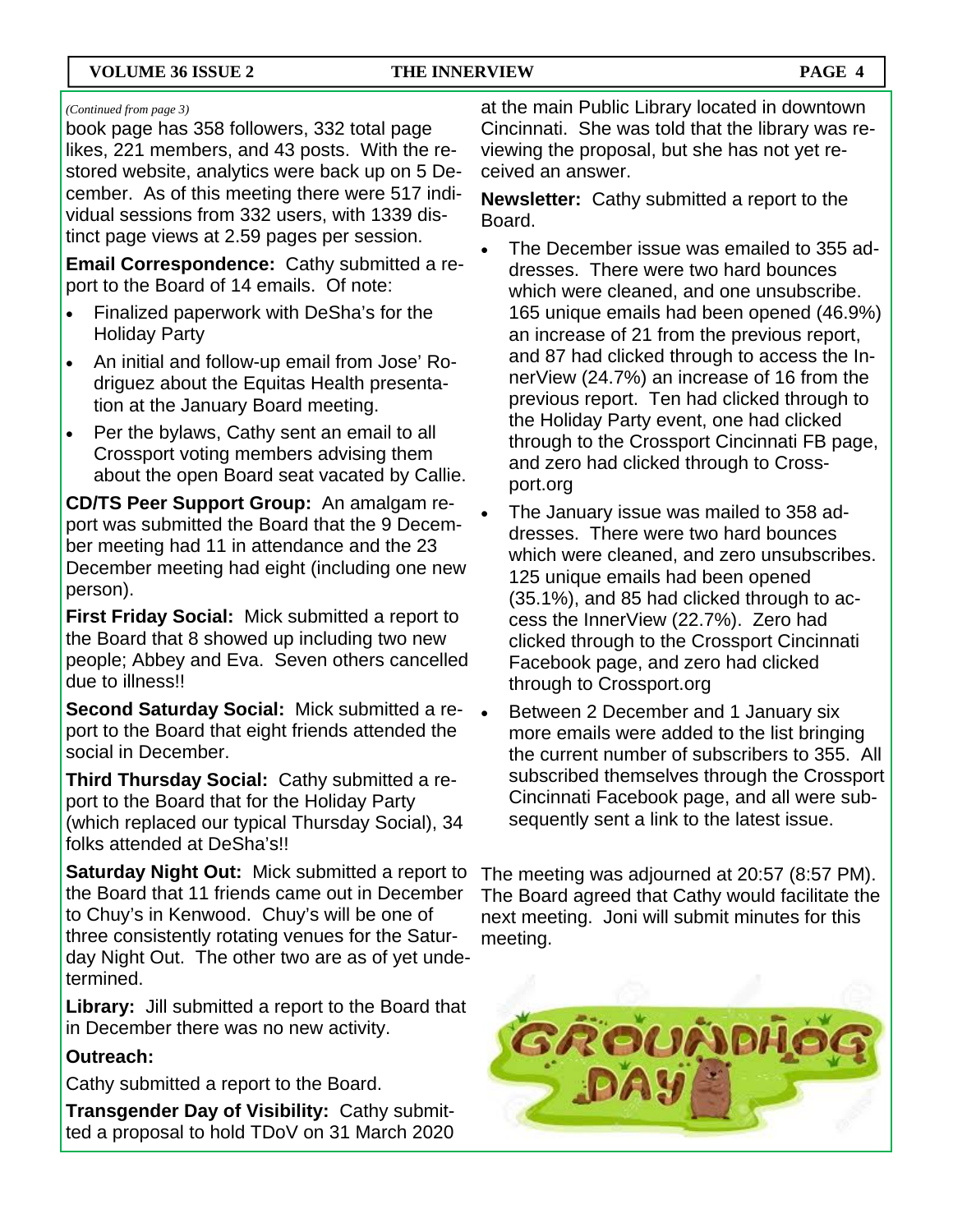# **Equitas Health Offers Trans Health Services in Cincinnati**

-Jose Rodriguez



 Equitas Health, a regional nonprofit community healthcare system, is set to open its newest community health center and pharmacy in Cincinnati this February. One of the largest LGBTQ+ and HIV/AIDS serving healthcare organizations in the US, Equitas Health specializes in offering knowledgeable genderaffirming care for trans and non-binary patients.

 According to Lead Nurse Practitioner Mimi Rivard, Equitas Health providers take a patientcentered approach to trans care, and recognize that people seeking gender affirming care have health needs beyond gender dysphoria.

 "Rather than starting with a one-size-fits-all program for trans patients, we begin with each person who walks through the door," Rivard said. "We get to know you, spend time learning about your goals, and together we develop a treatment plan."

 The Equitas Health Cincinnati Medical Center and Pharmacy is located at 2805 Gilbert Ave. in the Walnut Hills neighborhood. The pharmacy reinvests all profits back into the agency's affordable healthcare services.

 Equitas Health accepts Medicaid, Medicare, and most private insurance plans. They also have a sliding fee scale for uninsured and underinsured patients, unless prohibited by insurance contracts. To make a primary care, trans health, or counseling appointment, call (513) 815-4475 or visit EquitasHealth.com.

# **Tabbouleh**

-Meghan Fournoit

 This classic Mediterranean salad originates from the Syrian area, but is well known in the Middle Eastern region and can be found in Lebanese, Greek, Arabic, Persian and Turkish restaurants. While everyone has their own version, the dish is always savory and fresh. One trick to providing the best taste is to keep the ingredients separate until serving time, especially the dressing, tomatoes, olives and cumbers. This keeps the bulgur wheat from getting too soggy and allows each flavor to be detected individually.

 This dish can be served as a salad, a main course, or even as an ingredient in pita bread sandwich, like falafel, or kibbe .



#### Ingredients:

- 1/2 cup cracked wheat (bulgur wheat) fine grain
- 2-4 green onions
- 1 large bunch of curly parsley
- 1/3 cup fresh mint
- ½ cup Pine Nuts
- 2 large tomatoes
- ½ cup diced cucumber (optional)
- ½ cup Greek olive (optional)
- ½ cup crumbled feta cheese (optional)
- **Dressing**
- 1/3 cup Olive Oil
- 3 Tablespoon Lemon Juice
- 1 tsp salt
- 1 tsp black pepper
- ½ tsp cinnamon
- 1 tsp garlic powder
- ½ tps cayenne pepper
- 1 tsp paprika

*(Continued on page 7)*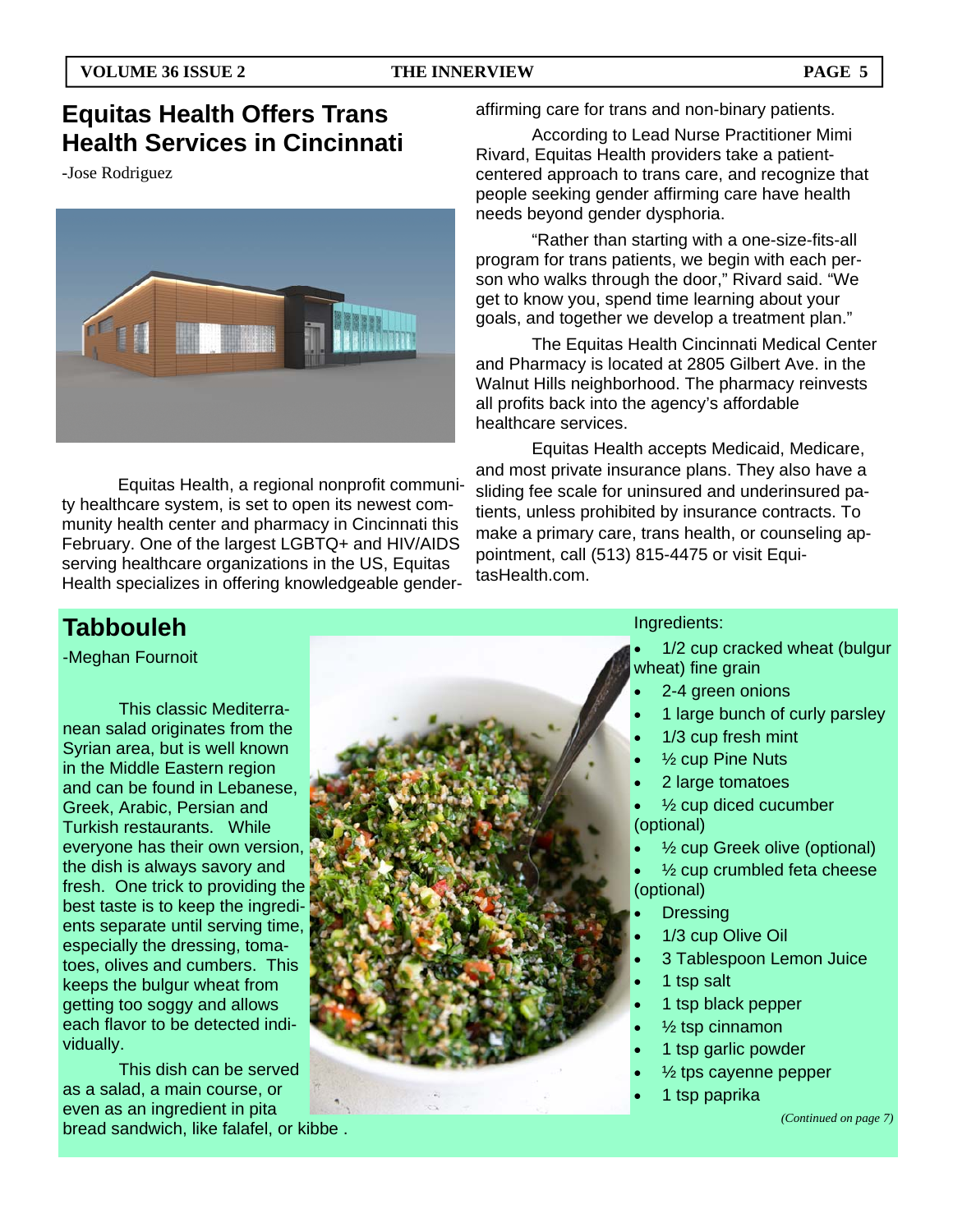## Crossport's 2019 Annual Financial Accounting Report By Cathy

When Vicky retired after nine years on Crossport's board, I became Crossport's "Financial Coordinator." That is what the bylaws call a "treasurer" and that position is the only named board position.

 This is not the first time I have been Crossport's treasurer. I was treasurer from 1989-1997, and I learned two things from being treasurer at that time:

- A treasurer has to be engaged with the group whose money they are managing.
- Never put off your accounting entries thinking you will catch up later.

 When I accepted this job at the board meeting in February, the first thing I did was research and implement a basic finance application. After trying several packages, I ultimately decided upon Money Manager EX. This application is a free, open source and cross-platform. It was also the only free application that allowed the sub-categorization of expenses. It runs from a thumb drive, so passing it along to the next Financial Coordinator will mean no new software to install.

 According to Crossport's bylaws, (Section 5.3) All voting members will receive an annual financial

## **2019 Crossport Annual Income/Expenses**

**1/1/2019 through 12/31/2019**

**Beginning Balance ‐ 12/31/2019**

|        |  | accounting report, published in the InnerView or by |
|--------|--|-----------------------------------------------------|
| email. |  |                                                     |

 This annual report has one peculiarity in it due to the switch over from Vicky to me in February. Some of the income posted during January 2019 was actually from December 2018 and I could never figure out the origins of \$100 of that money, hence the 'Unspecified Income' category. Most likely it was actually from people becoming voting members.

There are two things of note under expenses:

- If not for the fact that in 2019, Crossport was the only trans group with money in the bank, there would not have been a Transgender Day of Visibility in 2019. Crossport covered the upfront costs of TDoV and every group but one was able to keep their commitment to pay us back.
- We spent far too much on food for the Summer Picnic. This was the first year we had opened up the picnic to all transgender people and their friends and families. We had 180 people make a reservation to attend, and ultimately 68 showed up. The extra food was donated to the Esther Marie Hatton Center for Women.

Crossport had an income of over \$5250 for 2019 and spent a tad over \$4750, so Crossport began 2020 with \$500 more than they started with 2019.

 $6, 1066.27$ 

| <b>INCOME</b>               |    |          |                | ↩  | 1,000.27                |
|-----------------------------|----|----------|----------------|----|-------------------------|
| Other Income                |    |          |                |    |                         |
| Donations:General           | \$ | 164.00   |                |    |                         |
| Holiday Party Tickets       | \$ | 1,352.00 |                |    |                         |
| Holiday Party Raffle        | \$ | 74.00    |                |    |                         |
| Holiday Party Split the Pot | \$ | 87.00    |                |    |                         |
| InnerView Advertising       | \$ | 216.00   |                |    | $\mathcal{\mathcal{U}}$ |
| Refund 2018 Holiday Party   | \$ | 100.00   |                |    |                         |
| T-Shirt Sales               | \$ | 140.00   |                |    |                         |
| TDoV Paybacks               | \$ | 886.00   |                |    |                         |
| Unspecified Income          | \$ | 100.00   |                |    |                         |
| <b>TOTAL Other Income</b>   |    |          | \$<br>3,119.00 |    |                         |
| Membership                  |    |          |                |    |                         |
| Bronze                      | \$ | 350.00   |                |    |                         |
| Gold                        | Ş  | 1,100.00 |                |    |                         |
| Standard                    | \$ | 695.00   |                |    |                         |
| <b>TOTAL Membership</b>     |    |          | \$<br>2,145.00 |    |                         |
| <b>TOTAL INCOME</b>         |    |          |                | \$ | 5,264.00                |
|                             |    |          |                |    |                         |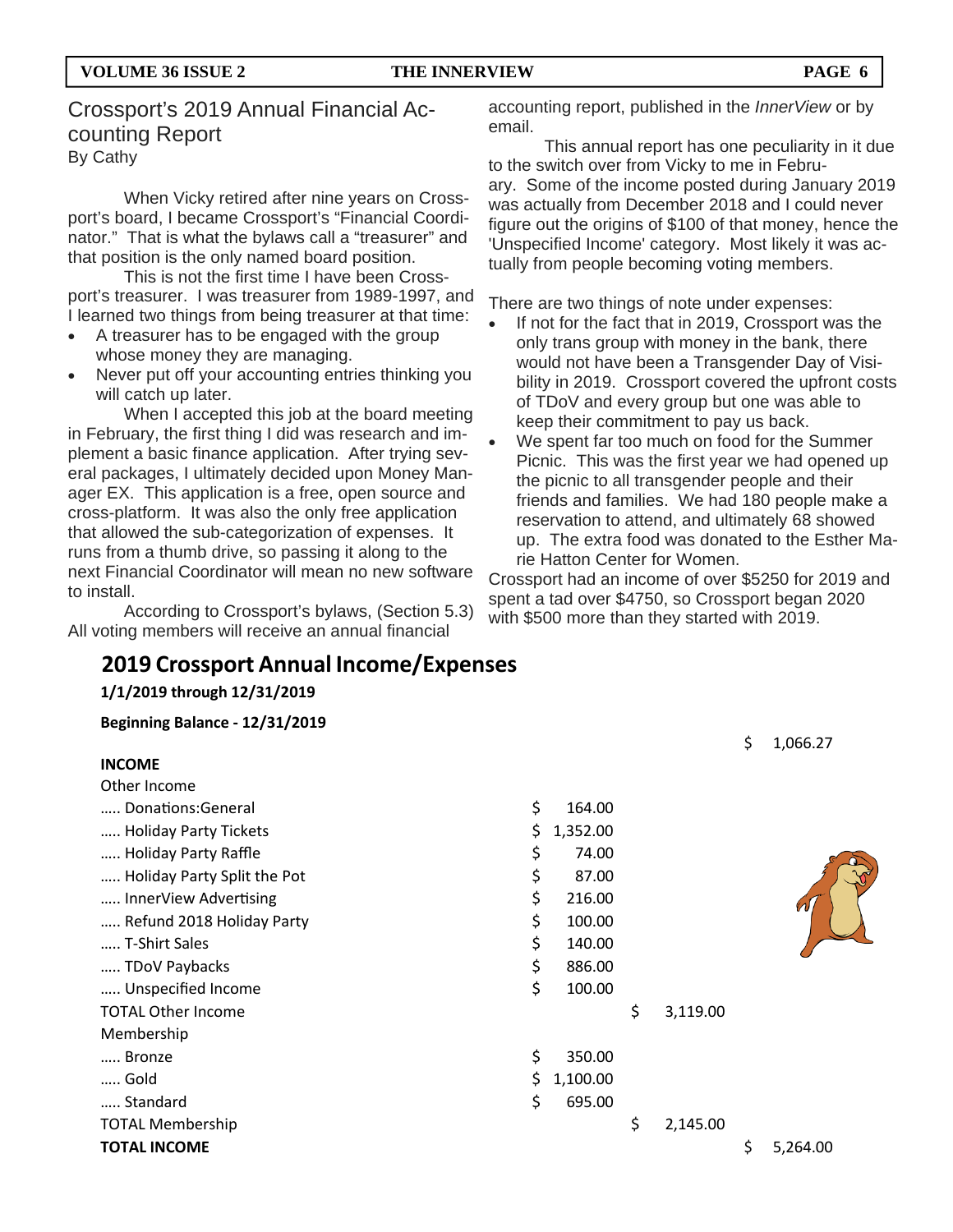| <b>VOLUME 36 ISSUE 2</b>           | <b>THE INNERVIEW</b> |          |                |    | PAGE 7                                                   |  |
|------------------------------------|----------------------|----------|----------------|----|----------------------------------------------------------|--|
| <b>EXPENSES</b>                    |                      |          |                |    |                                                          |  |
| <b>Bills &amp; Utilities</b>       |                      |          |                |    |                                                          |  |
| Mobile Phone                       | \$                   | 562.33   |                |    |                                                          |  |
| USPS PO Box                        | \$                   | 92.00    |                |    |                                                          |  |
| <b>TOTAL Bills &amp; Utilities</b> |                      |          | \$<br>654.33   |    |                                                          |  |
| Fees & Charges                     |                      |          |                |    |                                                          |  |
| Bank Fees                          | \$                   | 24.06    |                |    |                                                          |  |
| PayPal Fees                        | \$                   | 59.48    |                |    |                                                          |  |
| Square Fees                        | \$                   | 0.03     |                |    |                                                          |  |
| <b>TOTAL Fees &amp; Charges</b>    |                      |          | \$<br>83.57    |    |                                                          |  |
| <b>Other Expenses</b>              |                      |          |                |    |                                                          |  |
| Domain Name (crossport.org)        | \$                   | 15.16    |                |    |                                                          |  |
| Printing: 100 Tri-fold flyers      | \$                   | 126.17   |                |    |                                                          |  |
| Printing: 500 business cards       | \$                   | 16.03    |                |    |                                                          |  |
| Membership premiums                | \$                   | 113.97   |                |    |                                                          |  |
| T-Shirts                           | \$                   | 200.00   |                |    |                                                          |  |
| <b>TOTAL Other Expenses</b>        |                      |          | \$<br>471.33   |    |                                                          |  |
| Outreach                           |                      |          |                |    |                                                          |  |
| Cincinnati Pride                   | \$                   | 86.00    |                |    |                                                          |  |
| Holiday Party                      | \$                   | 1,418.87 |                |    |                                                          |  |
| N KY Pride                         | \$                   | 40.00    |                |    |                                                          |  |
| Summer Picnic                      | \$                   | 650.44   |                |    |                                                          |  |
| TDoR                               | \$                   | 125.00   |                |    |                                                          |  |
| TDoV                               | \$                   | 1,232.11 |                |    |                                                          |  |
| <b>TOTAL Outreach</b>              |                      |          | \$<br>3,552.42 |    |                                                          |  |
| <b>TOTAL EXPENSES</b>              |                      |          |                | \$ | 4,761.65                                                 |  |
| <b>OVERALL TOTAL (LOSS)</b>        |                      |          |                | \$ | 502.35                                                   |  |
| <b>Ending Balance - 12/31/2019</b> |                      |          |                | -S | 1,568.62                                                 |  |
| (Continued from page 5)            |                      |          |                |    | cheese, and set aside for later. Put all the spices in a |  |

 Soak bulgur wheat in 1 cup very hot water. Allow to sit for 1 hour. Fully clean parsley, eliminating as much dirt and sand as possible. De-stem the parsley and finely chop. Place parsley on top of bulgur wheat. Clean and finely chop mint and put on top of parsley. Clean and remove the roots from the green onions. Use both the top and bottom of the onions. Finely slice the onions and add to the parsley. Coarsely chop the pine nuts and put on top of parsley mix.

Dice the tomatoes, cucumbers, and feta

# T-Shirts for Sale!

Get them while they last! There a few Crossport T-Shirts left from the run this past summer. It has been years since Crossport has offered any merchandise, and decided to make T-shirts available in time for the

cheese, and set aside for later. Put all the spices in a small bowl and add the lemon juice. Allow to sit for 5 minutes. Add the olive oil to the lemon juice. Use a fork to whisk the lemon juice and olive oil till well mixed.

 All ingredients can be stored in the refrigerator until ready to serve. Just before serving, mix the parsley and bulgur wheat ingredients with a fork. Remix the dressing and add it to parsley/bulgur mix. Add the tomatoes, cucumbers and olives and mix. Serve salad with feta cheese on the side.

Picnic this year. They are a light gray cotton blend with the purple Crossport "mirror" logo across the top. The shirts are \$20.00 apiece. You can contact a board member to make arrangements for purchase.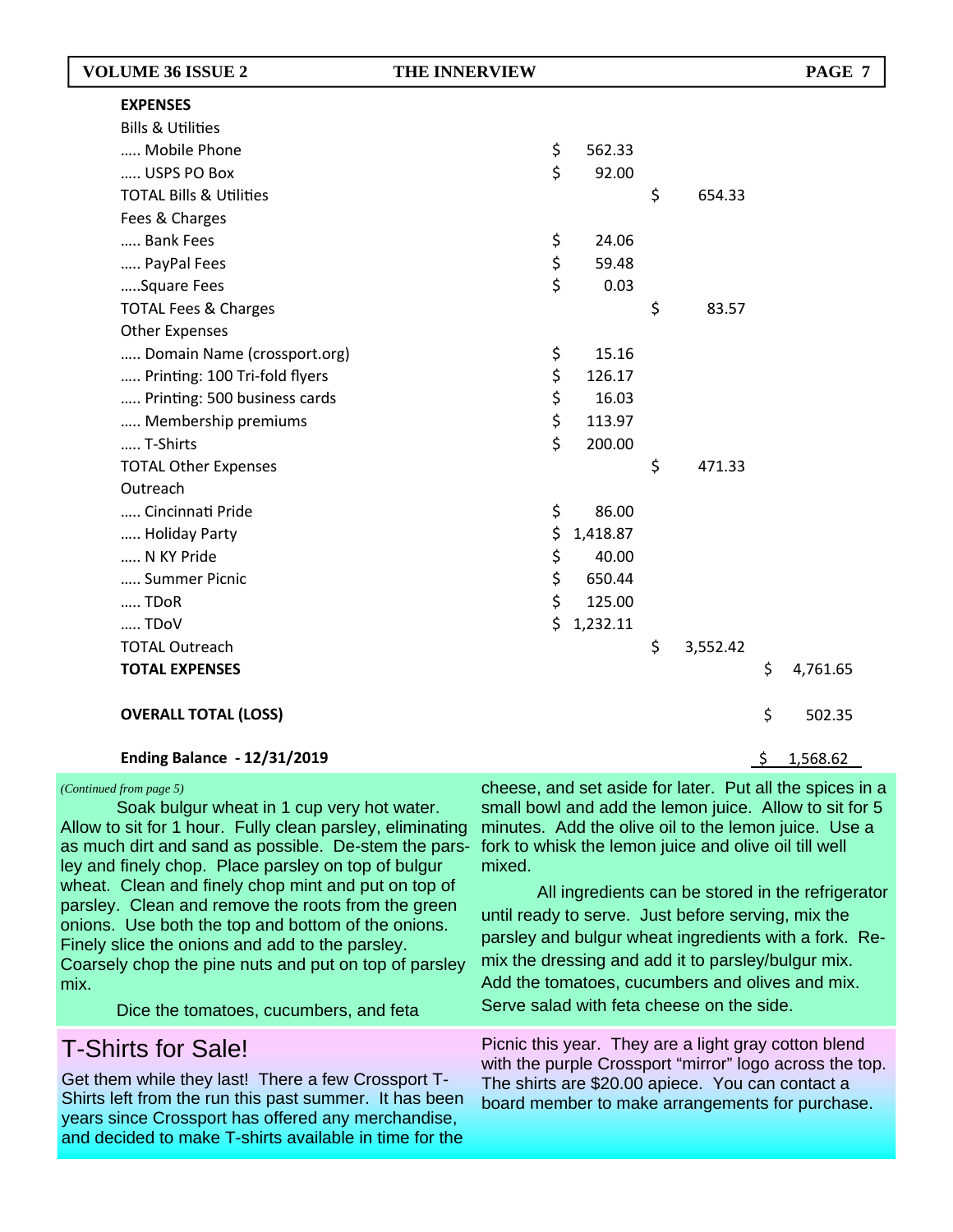# CLOSET OF DREAMS *WITH TRANSFORM CINCINNATI, NANCY DAWSON PLANTS THE SEEDS OF A LASTING FASHION LEGACY.*

Prizm News / January 20, 2020 / By Peter Kusnic /

Nancy Dawson was scrolling through Facebook one night last summer when she was struck by a meme a friend had posted. Like expecting couples have baby showers, the meme suggested, we could throw showers for trans people so they can get the things they need as they begin their transition. Seeing the meme revived an idea Dawson had had a few years prior when her own daughter was transitioning, and she messaged the friend – Tristan Vaught, who is nonbinary. They knew each other through their trans advocacy work with organizations like Living with Change.



"I told Tristan I want

to do this – except instead of a shower, let's make a whole store," says Dawson.

The store Dawson and Vaught founded, Transform, offers free wardrobes and boutique-grade personal styling services to Cincinnati's trans youth. The inspiring project blew up social media when A-listers like Ava DuVernay, Lin Manuel Miranda, and Seth Meyers tweeted support. Now, a campaign to move Transform out of its current basement location to its own permanent space has raised over \$50,000.

Unfortunately, Dawson was diagnosed with terminal cancer. While she says this means she won't see the end-result of her vision, it has doubled her motivation to do all she can, while she can. *Prizm* spoke with Dawson about Transform's success, Skyping with Lin Manuel Miranda, and the legacy she hopes to leave behind.

#### **Tell us how Transform came together.**

When you're coming out of the closet, you may have no idea what you want to look like, and you may not feel comfortable playing [with style] at stores like Target. There's a lot to try on. It can be expensive. Finding your size can be impossible. When my daughter was transitioning, I thought there should be a place where you can go and dump the clothes of your old life and try a new wardrobe on for size – a sort of club. Trans organizations like GLSEN do amazing, important work, but when it comes to clothing, the selection is limited. So, a few years go by, and when [Tristan posted the meme], we got on Facetime and I showed them my studio, the basement I wasn't using, and I'm like – *what if we just do this*? It was crazy. My daughter Ella created a Facebook page for us and people immediately started bringing stuff. Like *Field of Dreams*.



#### **Take us through the process**.

It's kind of like Stitch Fix [personal styling service]. We take appointments and have the kids fill out questionnaires to get a sense of what they like. Then we curate a selection from the donations we've received, making sure that we not only have all the correct sizes, but also that we're picking things out based on their style preferences, so they can come in and have a whole rack of possibilities to try out. Of course, they can play, too, and try on other things. The idea is to make it feel high end, like you're at Nordstrom. We even have teen stylists; some of the kids we've styled keep coming back to style other kids – which they love, because who knows better about what's cool?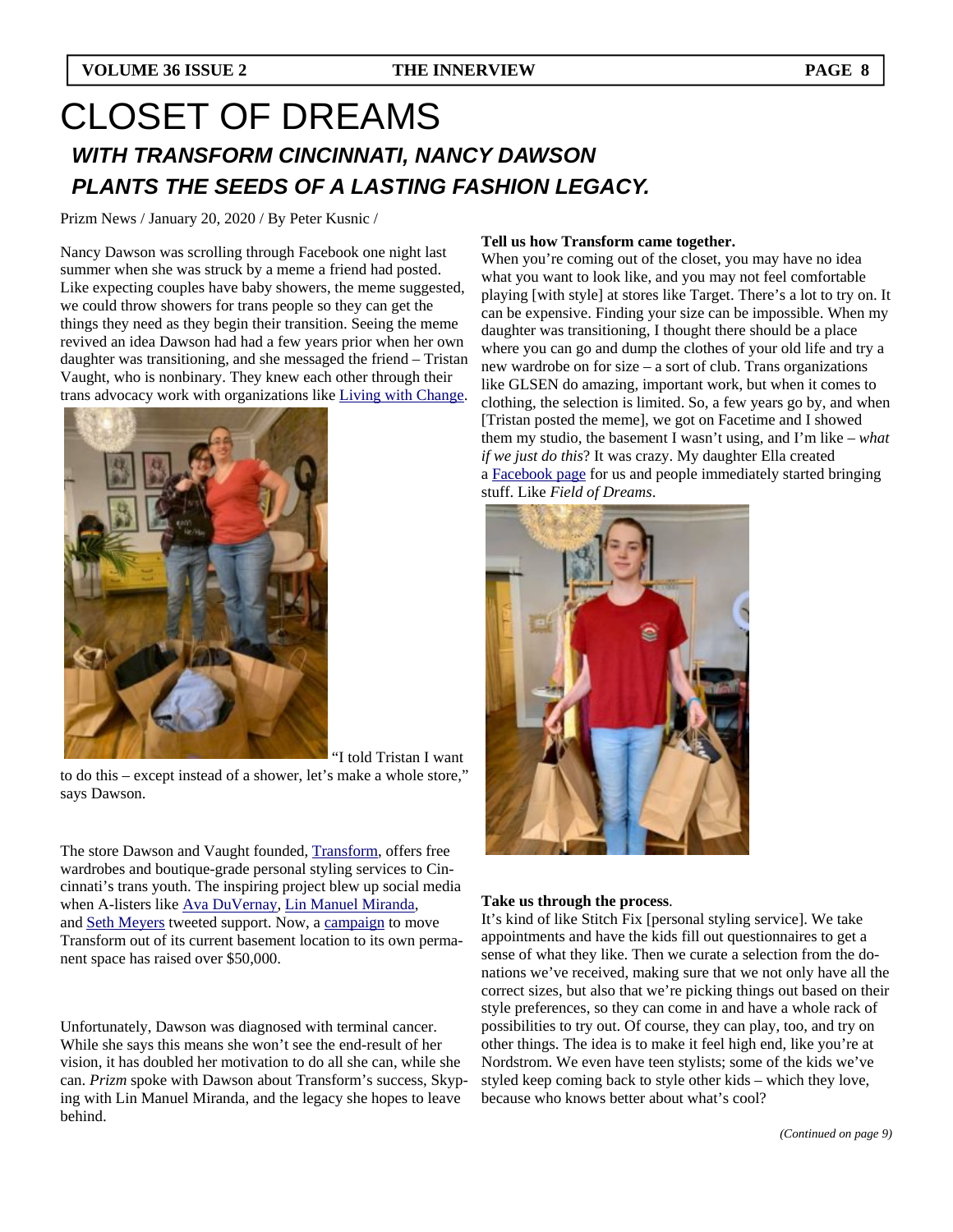#### *(Continued from page 8)*

#### **What's the community response been like?**

Clearly, there's a great need for something like this, because I find nobody wants to leave! The kids we style, the teen and parent volunteers who come and help us sort (our sorting needs are vast!) – they all love to hang out. I had a mom bring some stuff in and two hours later into the sorting process she opens ups to me about her kid coming out. She was the kind of mom who maybe never would go to a support group meeting, but here she was, organically talking to me while sorting through a clothing bin. Same with the kids.

#### **How did it feel to go viral?**

That I actually Skyped with Lin Manuel is just surreal to me. He's a hero of ours. We've been using a tagline from *Hamilton* for Transform – that sometimes a legacy is "planting seeds in a garden you don't get to see." One of the big aspects of this pro-

ject is I have terminal cancer. I am not going to get to see this project to fruition. But the fact that Lin recognized us made it feel like everything had come full circle, that this is my purpose.

## **Board Election News**

 As a reminder, the position left vacant by Callie's departure has not been filled. Therefore Crossport currently has an open Board position that needs to be filled (Crossport Bylaws, Section 2.7)

 It is important that Crossport have a full and functioning board, therefore we encourage you, our voting members, to consider volunteering to fill the open position. The term to be filled runs through December 2020 (12 months).

 According to the Crossport Bylaws, Section 2,6 and Section 2.8:

> An open seat on the board can be filled by any voting member in good standing with 6 months paid membership in the organization. The board may, by a simple majority plus one, vote to waive the six month paid voting membership requirement for a replacement board candidate they feel is particularly well qualified to serve CrossPort as a board

**DOOOOOOOOOOOOOOO** 

Happy Birthday!

Lauren B. Brice M. Jane L.

Toni C.

If you would like to be added to our list, please send the month and date of your birthday along with your name to: Crossportcincy@yahoo,com.

\$\$\$\$\$\$\$\$\$\$\$\$\$\$\$\$\$\$\$\$\$\$\$\$\$\$\$\$\$\$\$\$\$\$\$



#### **What's next for Transform?**

So far, we've styled 25 kids, and the fact that we've been able to do that out of the space we have is remarkable. Essentially, the inventory is stacked to the ceiling in Rubbermaid bins, so it's quite an undertaking even just to find the right sizes. We've received unbelievably generous donations because of all the attention. Hopefully, we will be able to move into our new home soon, because the goal is to have a community/youth center space – a physical storefront – where kids can come in and browse anytime. I'm so proud of what we've achieved together already, but there's still so much to be done.

*Peter Kusnic is a writer and editor based in Cleveland, OH.* 

*This article can be found at*  https://prizmnews.com/2020/01/20/closet-of-dreams/

#### member.

A voting member may volunteer in person at the next scheduled board meeting, and may be voted in to officially fill the position, by a majority of the board present. If more than one member volunteers, board members will give the candidates an opportunity to each make a statement at the board meeting, after which there will be a vote by board members, via written ballot. The candidate with the majority vote will be elected to the position.

 Crossport's next scheduled board meeting is 7pm, Tuesday, February 4, 2020.

 Please let us know if you are interested in this position and/or have any questions regarding this position, the duties and responsibilities of a board member or the process in selecting a new board member.

Your Crossport board members,

Cathy, Gina, Joni, Laura Ann, Mick, Wendy

# SAVE THE DATE!

Transgender Day of Visibility will be celebrated at the Cincinnati Main Library on the evening of Tuesday. March 31. Crossport will likely need some volunteers to help participate. Don't worry if you are shy, even attending is an act of solidarity.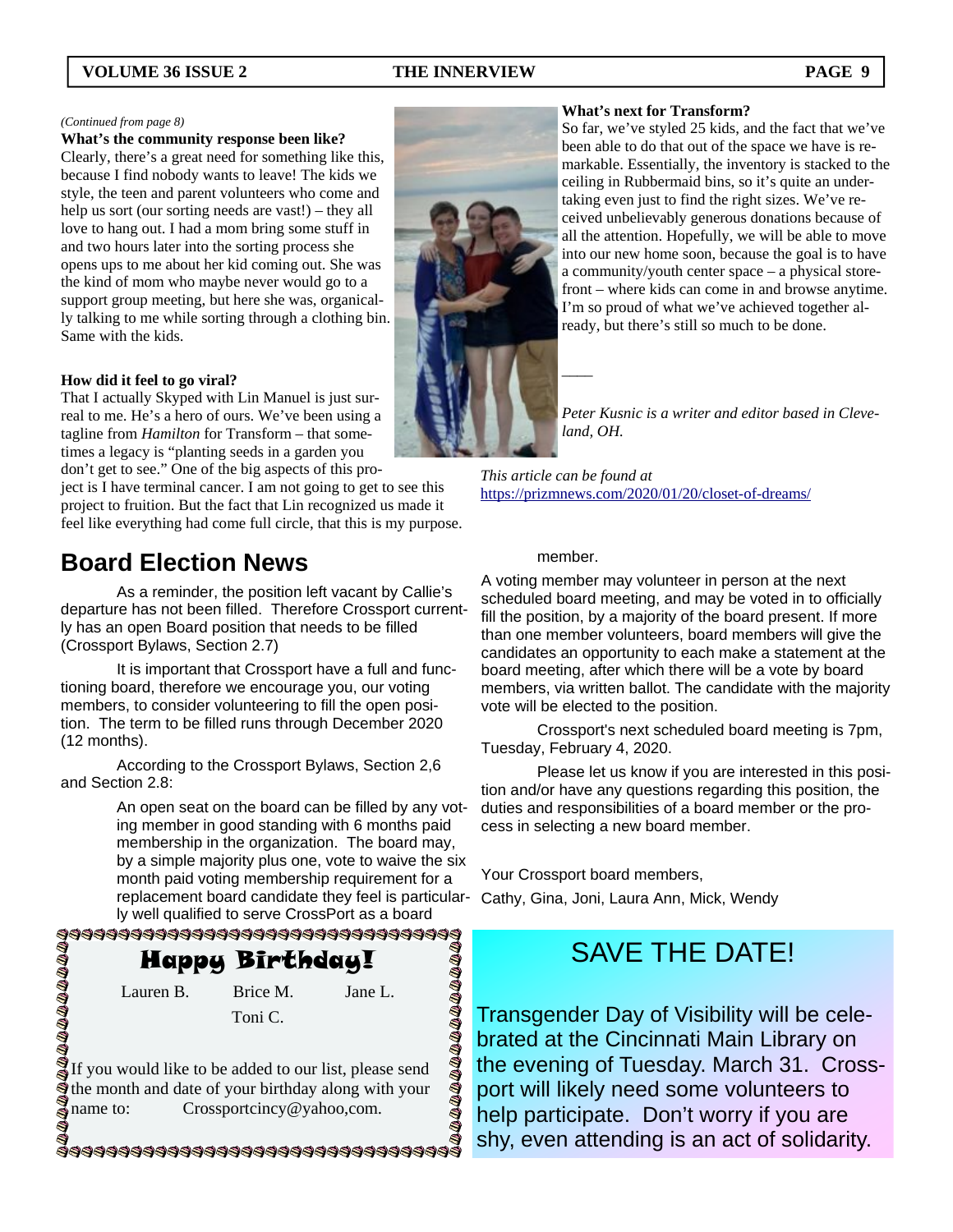